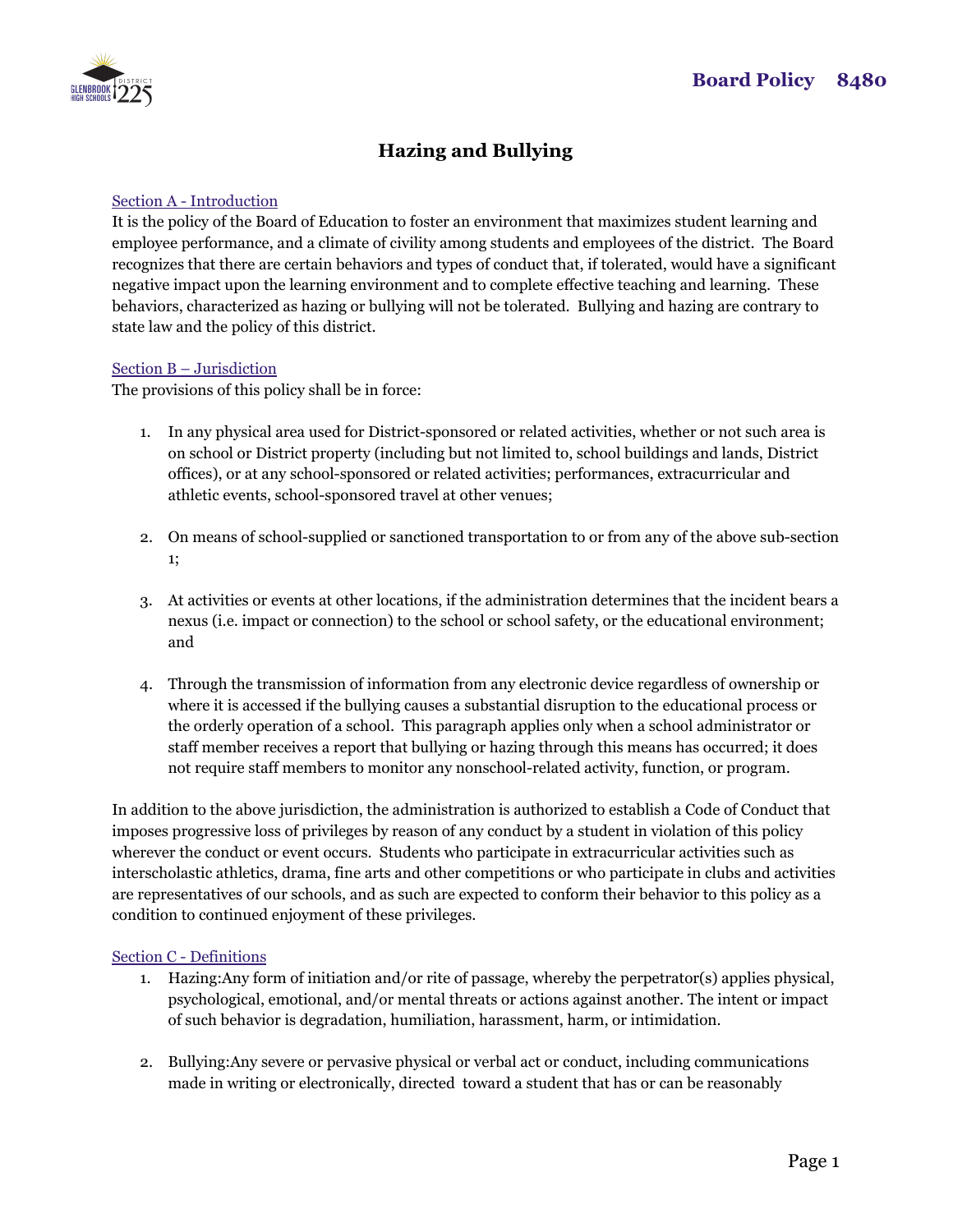

predicted to have the effect of one or more of the following:

- i. Placing the student or students in reasonable fear of harm to the student or students' person or property;
- ii. Causing a substantially detrimental effect on the student or students' physical or mental health;
- iii. Substantially interfering with the student or students' academic performance; or
- iv. Substantially interfering with the student or students' ability to participate in or benefit from the services, activities, or privileges provided by a school.

Examples include one or more of the following: harassment, threats, intimidation, stalking, physical violence, sexcual harassment, sexual violence, theft, public humiliation, destruction of property, or retaliation (which does not include denial or disagreeement, civilly stated) for asserting or alleging an act of bullying. This list is meant to be illustrative and non-exhaustive.

- 3. Cyberbullying:
	- a. Bullying through the use of technology or any electronic communication, including without limitation any transfer of signs, signals, writing, images, sounds, data, or intelligence of any nature transmitted in whole or in part by a wire, radio, electromagnetic system, photoelectronic system, or photo-optical system, including without limitation electronic mail, internet communications, instant messages, or facsimile communications. Cyberbullying includes, among other things, the assumption of the identity of another person as the author of posted content or messages if such assumptions creates any of the effects described in the definition of bullying in this Section. Cyberbullying also includes the distribution or the posting of material on an electronic medium that may be received/ accessed by one or more persons if the distribution or posting creates any of the effects described in the definition of bullying.

# Section D – Violations

Any single act of hazing or bullying will be considered a Category II infraction in accordance with Policy 8410: Disciplinary Action Relative to Student Misconduct. Violations will be subject to the procedures of Policy 8410 and may include suspension, expulsion, and/or referral to law enforcement authorities. Staff member violations will be subject to the procedures of Policy 6440 and may include appropriate personnel action, and/or referral to law enforcement authorities.

## Section E - Prevention and Response Plan

1. Reporting

Students, parents and staff are encouraged to immediately report bullying or hazing. A report may be made orally or in writing. Reports can be made to the Complaint Manager (as specified below) or any staff member. Anonymous reports are also accepted. Both schools utilize anonymous reporting systems.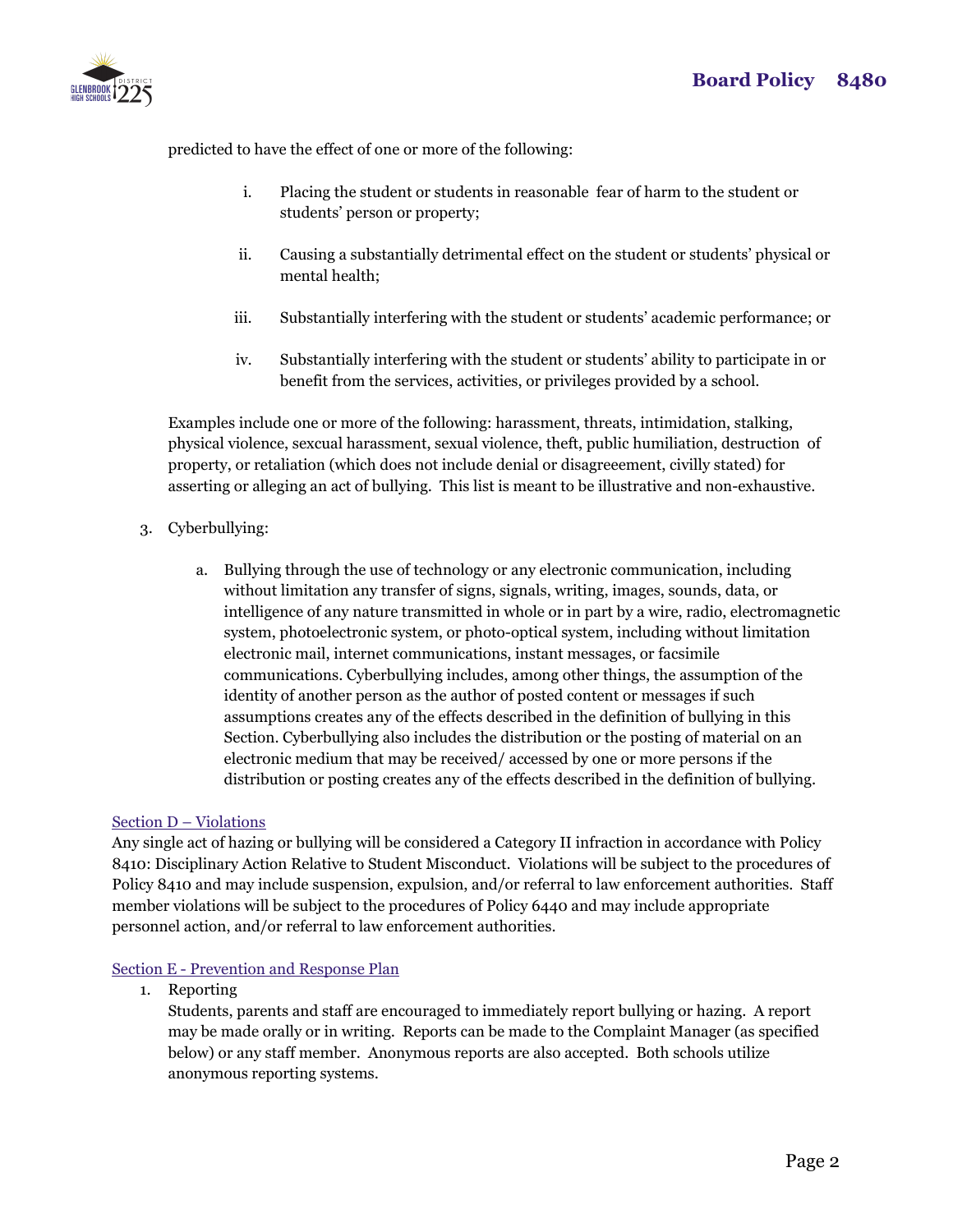

Complaints will be kept confidential to the extent possible given the need to investigate. Students or staff who make good faith complaints will not be disciplined.

The Superintendent shall insert into this policy the names, addresses, and telephone numbers of the District's current Complaint Managers. At least one of these individuals will be female, and at least one will be male.

| Glenbrook High School District 225 |                                                   |                  |  |
|------------------------------------|---------------------------------------------------|------------------|--|
| <b>Brad Swanson</b>                | Assistant Superintendent for Human Resources      | $(847)$ 486-4704 |  |
| Rosanne Williamson                 | Assistant Superintendent for Educational Services | $(847)$ 486-4701 |  |

| <b>Glenbrook North High School</b> |                                                                     |                  |  |
|------------------------------------|---------------------------------------------------------------------|------------------|--|
| Lauren Bonner                      | Associate Principal for Administrative Services                     | $(847)$ 509-2404 |  |
| Ed Solis                           | Associate Principal for Curriculum and Instruction $(847)$ 509-2402 |                  |  |

| <b>Glenbrook South High School</b> |                                                                     |                  |  |
|------------------------------------|---------------------------------------------------------------------|------------------|--|
| Lara Cummings                      | <b>Assistant Principal for Student Services</b>                     | $(847)$ 486-4550 |  |
| Cameron Muir                       | Associate Principal for Curriculum and Instruction $(847)$ 486-4404 |                  |  |

### 2. Response

Procedures for promptly investigating and addressing reports of bullying, include the following:

- a. Make all reasonable efforts to complete the investigation within ten (10) school days after the date the report of the incident of bullying was received and take into consideration additional relevant information received during the investigation about the reported incident of bullying;
- b. Involve appropriate school support personnel and other staff persons with knowledge, experience, and training on bullying prevention, as deemed appropriate, in the investigation process;
- c. Notify the principal or his/her designee of the report of the incident of bullying as soon as possible after the report is received; and
- d. Remain consistent with Federal and State laws and rules governing student privacy rights and providing parents/guardians of the students who are parties to the investigation information about the investigation and an opportunity to meet with the principal or his/her designee to discuss the investigation and findings.